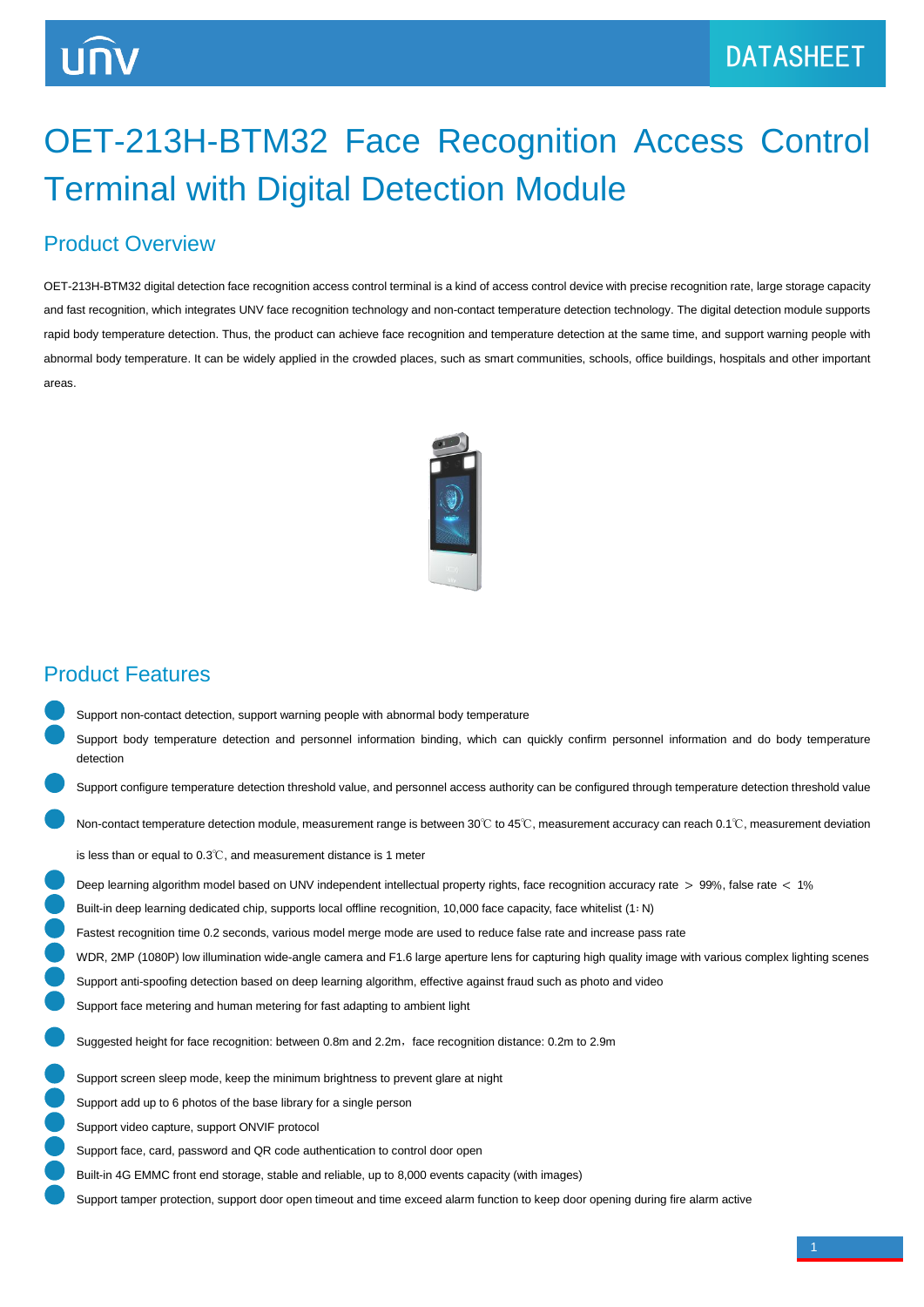### Ordering Information

| <b>Model</b>   | Comment                                                                                                                                                                                                                                   |
|----------------|-------------------------------------------------------------------------------------------------------------------------------------------------------------------------------------------------------------------------------------------|
| OET-213H-BTM32 | Face recognition access control terminal with digital temperature measurement module, including 1PC<br>OET-213H face recognition access control terminal, 1PC EP-SZ66 connection bracket and 1PC<br>OEP-BTM32-NB digital detection module |

## Product Specification

| <b>Features Parameter</b>      | <b>Description</b>                                                                                                                    |
|--------------------------------|---------------------------------------------------------------------------------------------------------------------------------------|
| <b>Operation System</b>        | Linux                                                                                                                                 |
| Face Recognition Accuracy Rate | $>99\%$                                                                                                                               |
| Face Recognition Time          | 200 <sub>ms</sub>                                                                                                                     |
| <b>Face Capacity</b>           | 10.000                                                                                                                                |
| <b>Card Capacity</b>           | 100,000                                                                                                                               |
| <b>Storage Capacity</b>        | 4GB                                                                                                                                   |
| <b>Event Capacity</b>          | 8,000 (with images)                                                                                                                   |
| <b>Measurement Range</b>       | 30℃ - 45℃                                                                                                                             |
| <b>Measurement Accuracy</b>    | $0.1^{\circ}$ C                                                                                                                       |
| <b>Measurement Deviation</b>   | $≤0.3$ °C                                                                                                                             |
| <b>Measurement Distance</b>    | 1 <sub>m</sub>                                                                                                                        |
| <b>Authentication Mode</b>     | Face Whitelist: (1: N)                                                                                                                |
|                                | Card:(1:N)                                                                                                                            |
|                                | Face +Body temperature                                                                                                                |
|                                | <b>Mask Detection</b>                                                                                                                 |
| Door Opening Method            | Face, Password, QR code, Card                                                                                                         |
| <b>Communication Mode</b>      | 10/100Mbps adaptive network port                                                                                                      |
| Card Type                      | Mifare 1 Card                                                                                                                         |
| User Management                | Support user library addition, deletion, update                                                                                       |
| Record Management              | Support local recording and real-time upload                                                                                          |
| Interface                      | LAN×1, Wiegand Input×1, Wiegand Output×1, RS485×1, Alarm Input×2, Alarm Output×1, USB2.0×1,<br>Lock×1, Door Contact ×1, Exit Button×1 |
| Power Supply                   | Input $12V + 25%$ DC                                                                                                                  |
| Screen                         | Touch Screen, Size: 7 inch, Resolution: 600x1024                                                                                      |
| Camera                         | Dual Lens, 2MP, 1080P                                                                                                                 |
| Supplement Light               | LED soft light and infrared light                                                                                                     |
| Dimensions (LxWxH)             | For terminal: 134.0mm×33.0mm×305.0mm                                                                                                  |
| <b>Working Environment</b>     | For terminal: -20°C-65°C, Relative Humidly<95% (non-condensing)<br>For module: 15°C-30°C                                              |
| <b>Protection Level</b>        | Both terminal and module: IP 54                                                                                                       |
| <b>Application Situation</b>   | Indoor, No wind                                                                                                                       |
|                                |                                                                                                                                       |